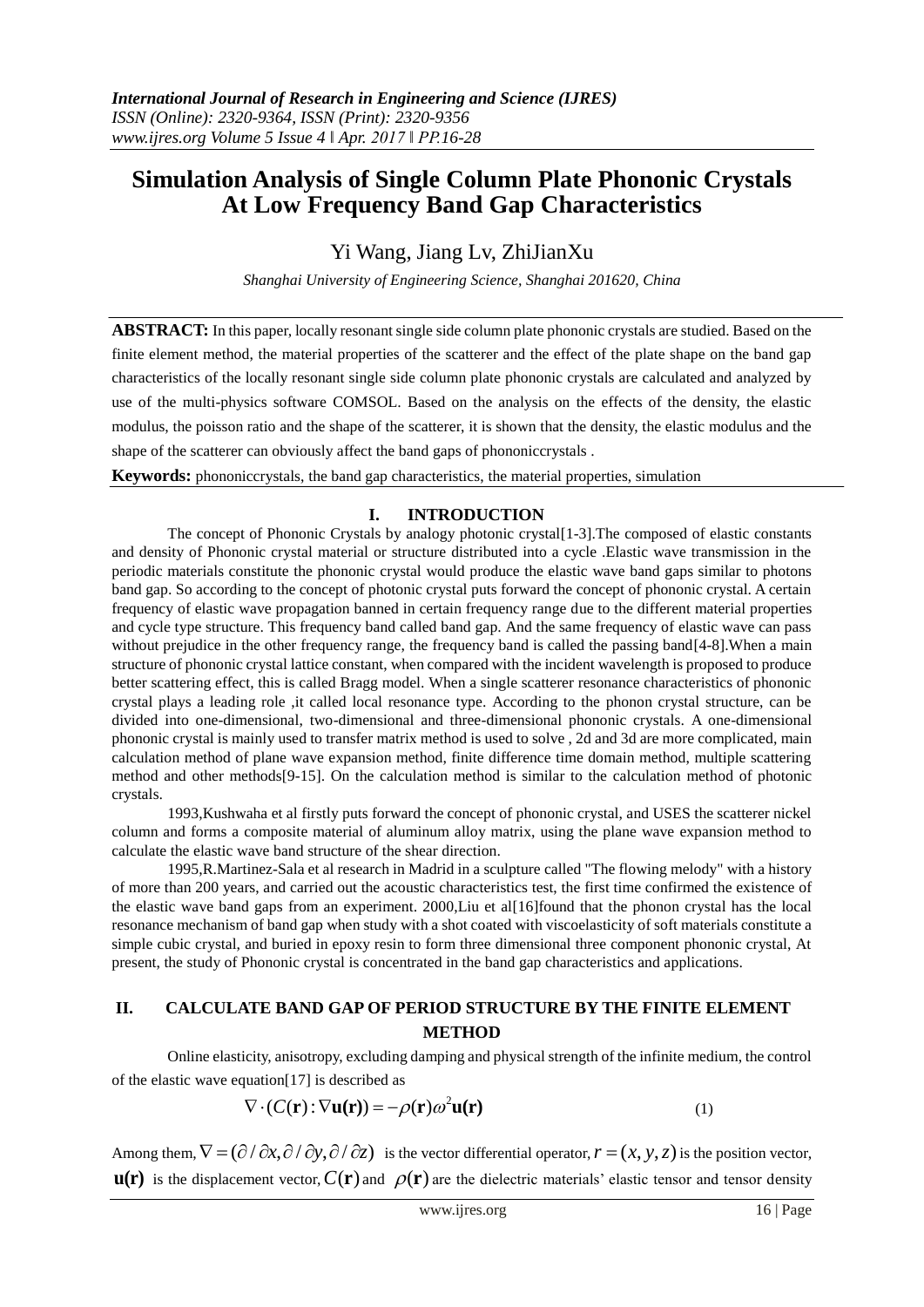respectively,  $\omega$  is the angular frequency of harmonic elastic, ":" is the two point multiplication symbol. For isotropic inhomogeneous medium, the elastic wave equation (1) can be simplified to [18]<br> $\mu \nabla^2 \mathbf{u}(\mathbf{r}) + (\lambda + \mu) \nabla (\nabla \cdot \mathbf{u}(\mathbf{r})) = -\rho \omega^2 \mathbf{u}(\mathbf{r})$  (2)

$$
\mu \nabla^2 \mathbf{u}(\mathbf{r}) + (\lambda + \mu) \nabla (\nabla \cdot \mathbf{u}(\mathbf{r})) = -\rho \omega^2 \mathbf{u}(\mathbf{r}) \tag{2}
$$

Among them,  $\nabla = (\partial/\partial x, \partial/\partial y, \partial/\partial z)$  is the vector differential operator,  $\lambda$  and  $\mu$  are the lame constants

for dielectric materials.

By using the numerical solution of wave equation with finite element method, according to the Bloch theorem, the eigenvalue equation of the infinite periodic structure (2) can hold down to a representative unit cell relying on its symmetry. The equation can be turned into generalized eigenvalue equation of a discrete form.

$$
Ku = \omega^2 M u \qquad (3)
$$

Among them,  $K$  and  $M$  are the whole stiffness matrix and the whole mass matrix of the structure respectively, **u** is the feature vector. In a two-dimensional periodic structure, for example, suppose that there are *N* periodic unit structure along the direction of the wave vector of the incident wave, and meet Born - von Karman boundary conditions on the border:

$$
f(\mathbf{r}) = f(\mathbf{r} + N\mathbf{a}) \quad (4)
$$

**a** is the lattice vector,  $f(\mathbf{r})$  is any periodic function with the cycle of **a** along the direction of the wave vector, N can be desirable for arbitrary integer. **u** can also be written as made up of all substructure characteristic vector ordinal arrangement form:

$$
\begin{bmatrix} \mathbf{u} \end{bmatrix}^{\mathrm{T}} = \begin{bmatrix} \mathbf{u}_1, \mathbf{u}_2, ..., \mathbf{u}_N \end{bmatrix}^{\mathrm{T}} \quad (5)
$$

The whole stiffness matrix  $\bf{K}$  and the whole mass matrix  $\bf{M}$  can be written in block form:

matrix **K** and the whole mass matrix **M** can be written in block form:  
\n
$$
\mathbf{K} = \begin{bmatrix}\n\mathbf{K}_{11} & \mathbf{K}_{12} & \cdots & \mathbf{K}_{1N} \\
\mathbf{K}_{21} & \mathbf{K}_{22} & \cdots & \mathbf{K}_{2N} \\
\cdots & \cdots & \cdots & \cdots \\
\mathbf{K}_{N1} & \mathbf{K}_{N2} & \cdots & \mathbf{K}_{NN}\n\end{bmatrix}, \mathbf{M} = \begin{bmatrix}\n\mathbf{M}_{11} & \mathbf{M}_{12} & \cdots & \mathbf{M}_{1N} \\
\mathbf{M}_{21} & \mathbf{M}_{22} & \cdots & \mathbf{M}_{2N} \\
\cdots & \cdots & \cdots & \cdots \\
\mathbf{M}_{N1} & \mathbf{M}_{N2} & \cdots & \mathbf{M}_{NN}\n\end{bmatrix}
$$
\n(6)

Every sub-matrix is made of  $n \times n$  matrix, *n* is corresponding to the substructure of the degrees of freedom. According to the Bloch theorem [19], when a wave travels in the cycle structure, the displacement field has the following form:

$$
\mathbf{u}(\mathbf{r}) = e^{i(\mathbf{k}\cdot\mathbf{r})}\mathbf{u}_{\mathbf{k}}(\mathbf{r}) \tag{7}
$$

 $\mathbf{u}_{k}(\mathbf{r})$ is the periodic functions same as the system;  $\bf{k}$  is the wave vector, it's limit values in the first brillouin zone.( tetragonal lattice corresponding brillouin zone as shown in **figure 2.1**).Then, unit cell's outer boundary should satisfy the following conditions:

$$
\mathbf{U}(\mathbf{r} + \mathbf{a}) = e^{i(\mathbf{k} \cdot \mathbf{a})} \mathbf{u}(\mathbf{r}) \tag{8}
$$

Among them, a is the lattice vector. Simultaneous equations (3) and (8) can solve the characteristic frequency of a given under the wave vector **k**. Substitute the characteristic frequency into the equation  $(3)$ , then you can get to the frequency of intrinsic mode **U(r)** . Until the wave vector **k** through the corresponding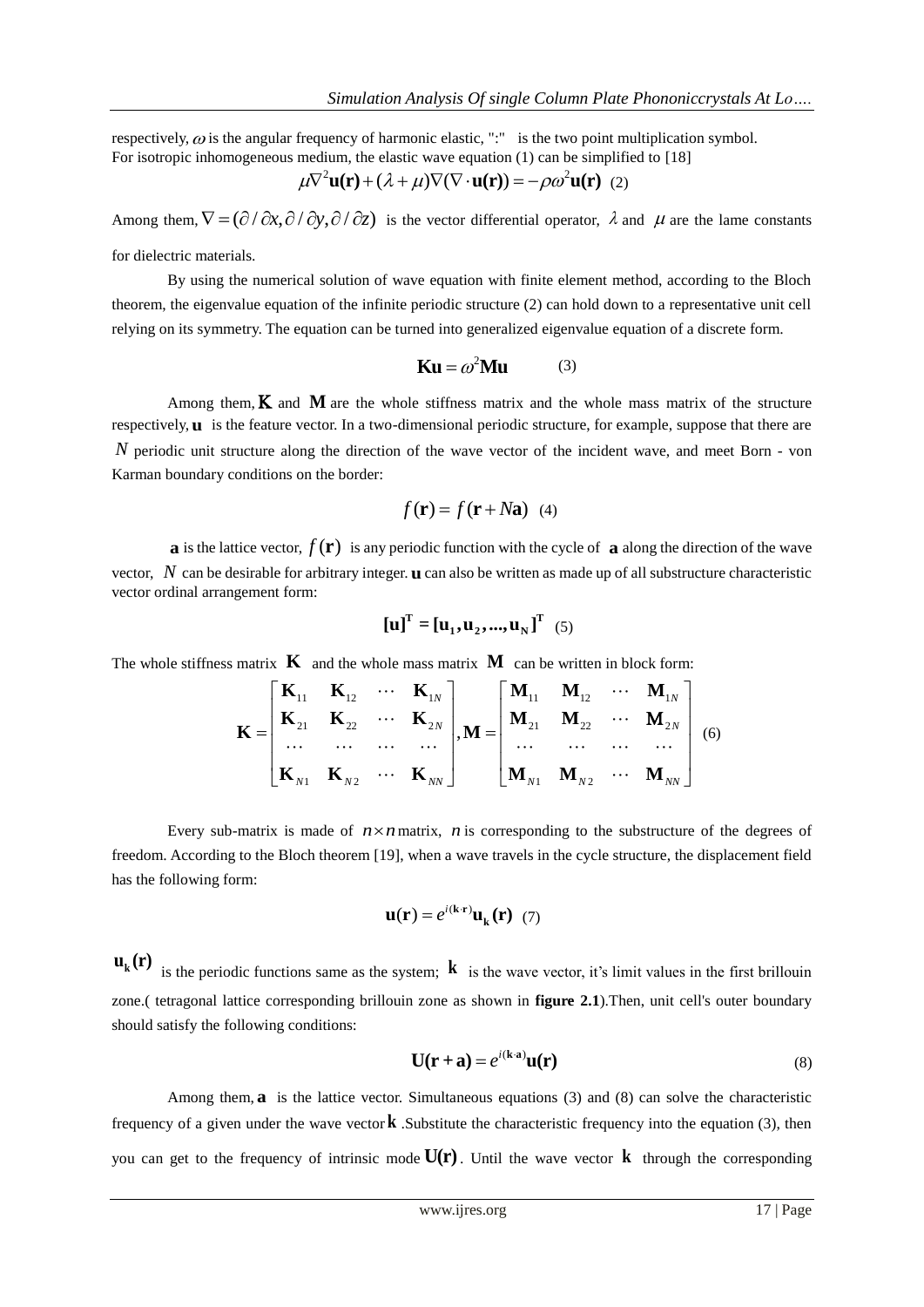

irreducible brillouin zone boundaries, the full band structure can be obtained.

**Fig.2.1** Irreducible brillouinarea(shaded part)

## Ⅲ**. CALCULATION AND ANALYSIS OF SINGLE COLUMN PLATE PHONONIC CRYSTALS AT LOW-FREQUENCY BAND GAP CHARACTERISTICS**

Single column plate phononic crystals has excellent low-frequency band gap characteristics, which can be widely used in low-frequency vibration and noise reduction in the engineering practice. But the low frequency band gap characteristics of research about this important structure also is not very perfect, this paper to further improve the calculation of in-depth analysis, not only is conducive to single column plate phononic crystals in the low-frequency large-scale application in the field of elastic wave, can also for other types of phononic crystal structure design and application to provide the reference.This paper will discuss the change rule and the physical mechanism of psingle column plate phononic crystals at low-frequency band gap characteristics, and made a project case with its the optimal scheme and frequency response analysis.

## **3.1 Rule and the physical mechanism of band gap characteristics along with the change of elastic constants 3.1.1 Accuracy verification of band gap calculation**

First of all, in this paper, the calculation results compare with literature [20] to verify the accuracy of calculation method in this paper.As shown in **figure 3.1**, single cell matrix underside (square)  $a = 10$  mm in length, substrate thickness of  $e = 2$  mm, scattering body height is  $h = 10$  mm, cylinder scatterer radius  $r = 4.5$  mm. Among them, material of the substrate is used in rubber, material of the scattering body is used in steel, material parameters as shown in **table 3.1**



**Figure 3.1** Finite element model of cylinder scattererphononic crystal unit cell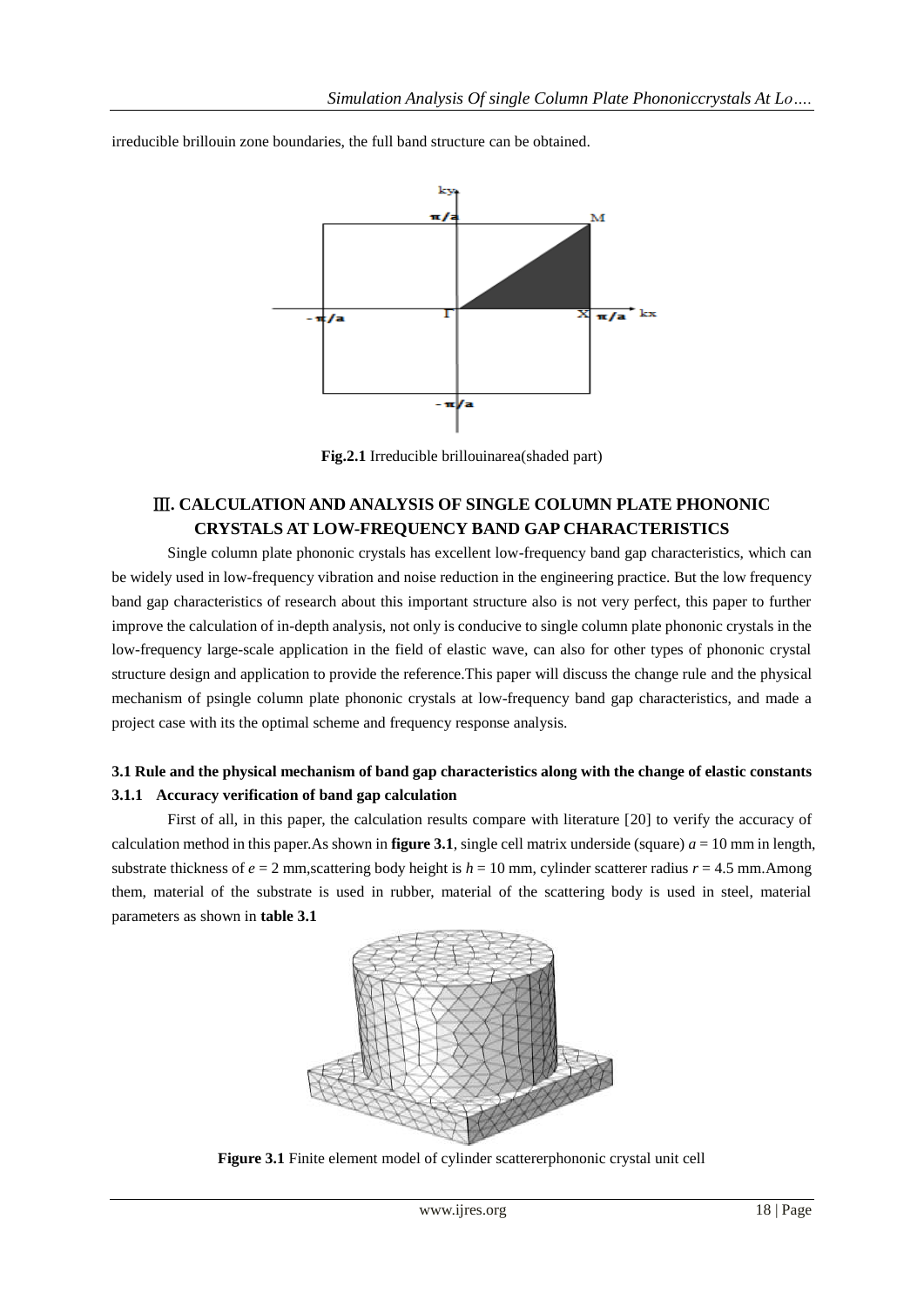| where the model properties of the phonome of four |                                     |          |                |  |  |
|---------------------------------------------------|-------------------------------------|----------|----------------|--|--|
| Material name                                     | Density $\rho$ (kg/m <sup>3</sup> ) | GpaE(Pa) | Poisson ratiov |  |  |
| rubber                                            | 1300                                | 1.175e5  | 0.47           |  |  |
| steel                                             | 7850                                | 2.0e11   | 0.33           |  |  |

**Tab. 3.1** Material properties of the phononic crystal

Using COMSOL/Multiphysics of multiple physical fields software calculated band gap properties of phononic crystals as shown in**figure 3.2**:



**Fig. 3.2** Band gap of the cylindrical scattering phononic crystal

To calculate the first gap data of the phonon crystal unit cell compared with literature[20], as shown in **table 3.2**, you can see that the of first gap center frequency, bandwidth and cut-off frequency is very small, it is verified the accuracy of the calculation model in this paper, the result is credible.

| CylindricScatter  | The first gapstart | The first gap end | The first gap centre | <b>Bandwidth</b> |
|-------------------|--------------------|-------------------|----------------------|------------------|
| Radius(mm)        | Frequency(Hz)      | Frequency(Hz)     | Frequency(Hz)        | (Hz)             |
| 4.5 (Literature)  | 205.4              | 542               | 373.7                | 336.6            |
| $4.5$ (This text) | 185.3              | 528.4             | 356.9                | 343.1            |
| error             | 9.8%               | 2.5%              | 4.5%                 | 1.9%             |

**Table 3.2** Comparison of computational results and the literature[20]

#### **3.1.2 Rule and the physical mechanism of band gap with the changing of the scatterer density**

Take unit cell scatterer of phononic crystal with a single column plate's radius for  $r = 4$  mm, other geometry of unit cell model size remains the same. The body material of unit cell is always for the rubber, the scattering body is based on steel material, and changing the density of scatterer materials, calculating and analyzing the change rule and the physical mechanism of band gap properties of single column plate phononiccrystals.The density value of phononic crystal band gap as shown in **figure 3.3**, the density change rule of the first gap with the scatterer as shown in **figure 3.4**.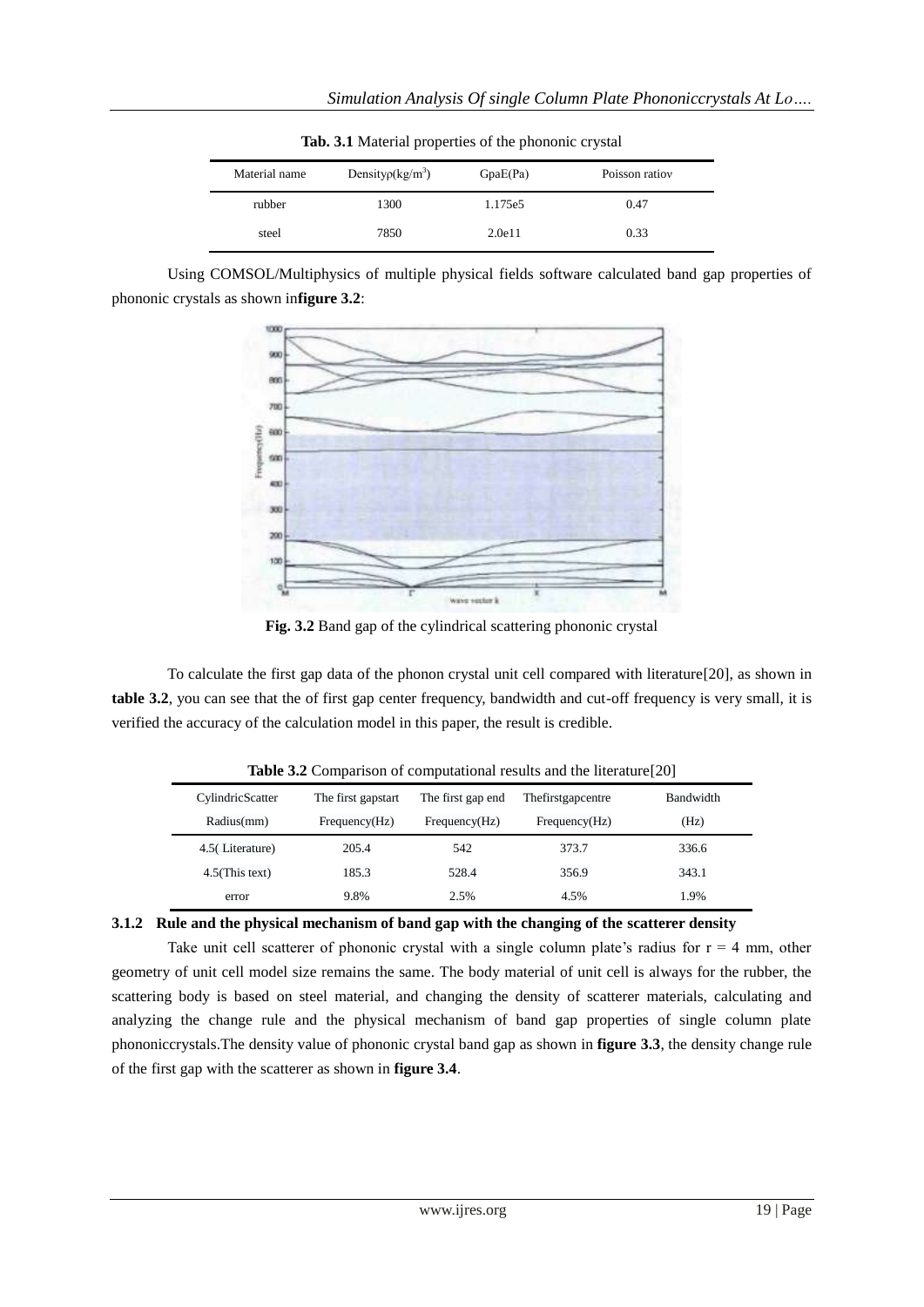

a. Band gap with density is  $1000 \text{kg/m}^3$ b. Band gap with density is  $3000 \text{kg/m}^3$ 



c. Band gap with density is  $5000 \text{kg/m}^3$ d. Band gap with density is  $11000 \text{kg/m}^3$ 



e. Band gap with density is 15000kg/m<sup>3</sup>f. Band gap with density is 19000kg/m<sup>3</sup> **Fig. 3.3** Band gaps of phononic crystals with different densities of the scatterer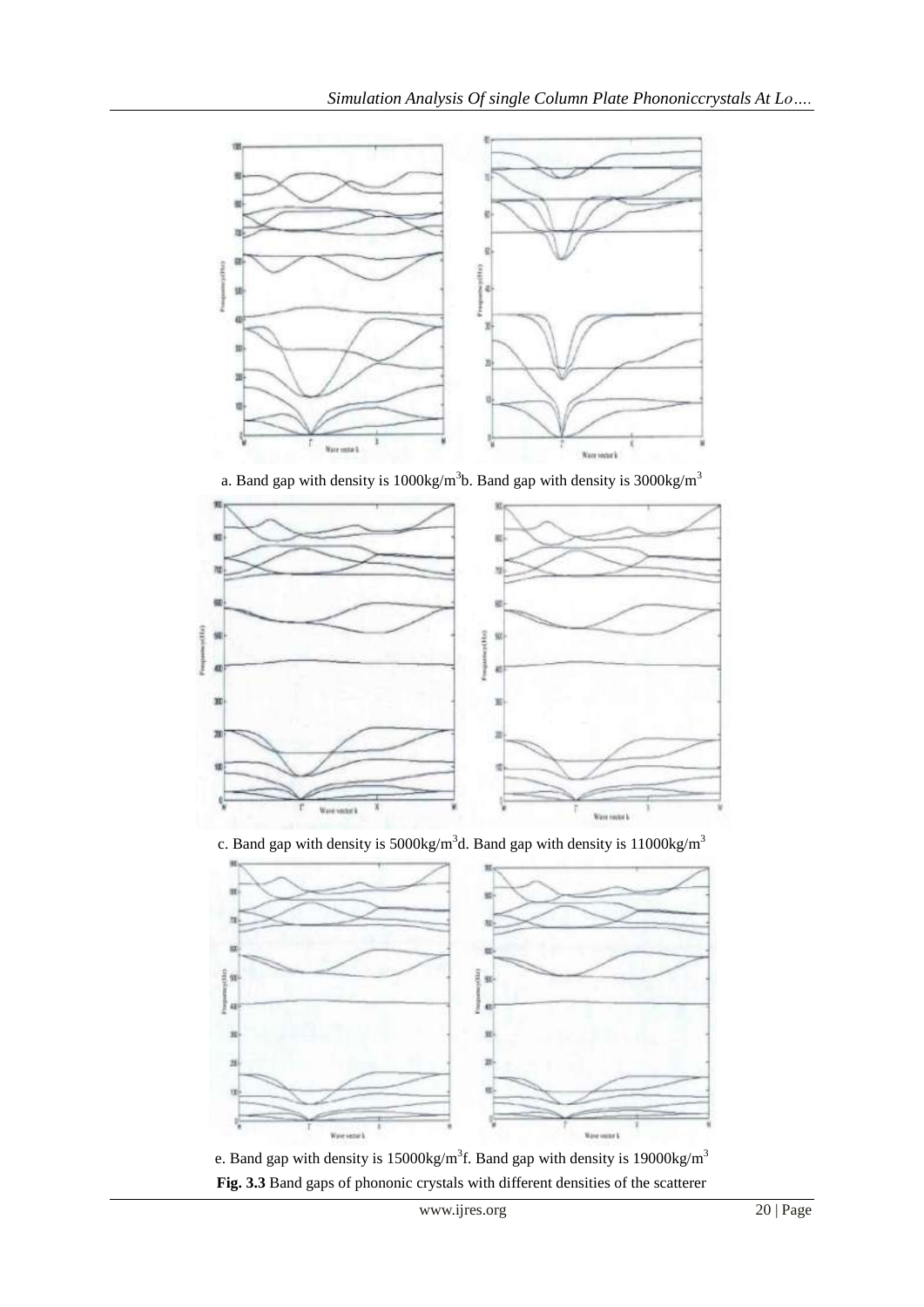

**Fig. 3.4** Effect of the scatterer density on band gap properties

The scatterer density is changed, other remain unchanged. As you can see, the effects of the scatterer density on the first gap cut-off frequency almost can be ignored, but had a great influence on the first gap starting frequency. When the scatterer density is very small, almost no band gap.Scatterer density is large enough, it will produce obvious band gap, and scatterer density is greater than 7000 kg/m<sup>3</sup>, after the decrease of the first gap's start frequency flattens out slowly ,then to stabilize the low-frequency band gap bandwidth.

## **3.1.3 Rule and the physical mechanism of band gap characteristics with the changing of the scattering body's elastic modulus**

When scattering elastic modulus of a single column plate phononic crystal unit cell changes, other remains the same, then elastic modulus, respectively, take  $1.175 \times 10^3$ Pa, $1.175 \times 10^4$ Pa,  $1.175 \times 10^5$ Pa, $1.175 \times 10^6$ Pa.  $1.175 \times 10^7$ Pa,  $1.175 \times 10^8$ Pa, the calculation results of phononic crystals bandgap are shown infigure 3.5:



a. Band gap with the modulus is  $1.175 \times 10^3$ Pab. Band gap with the modulus is  $1.175 \times 10^4$ Pa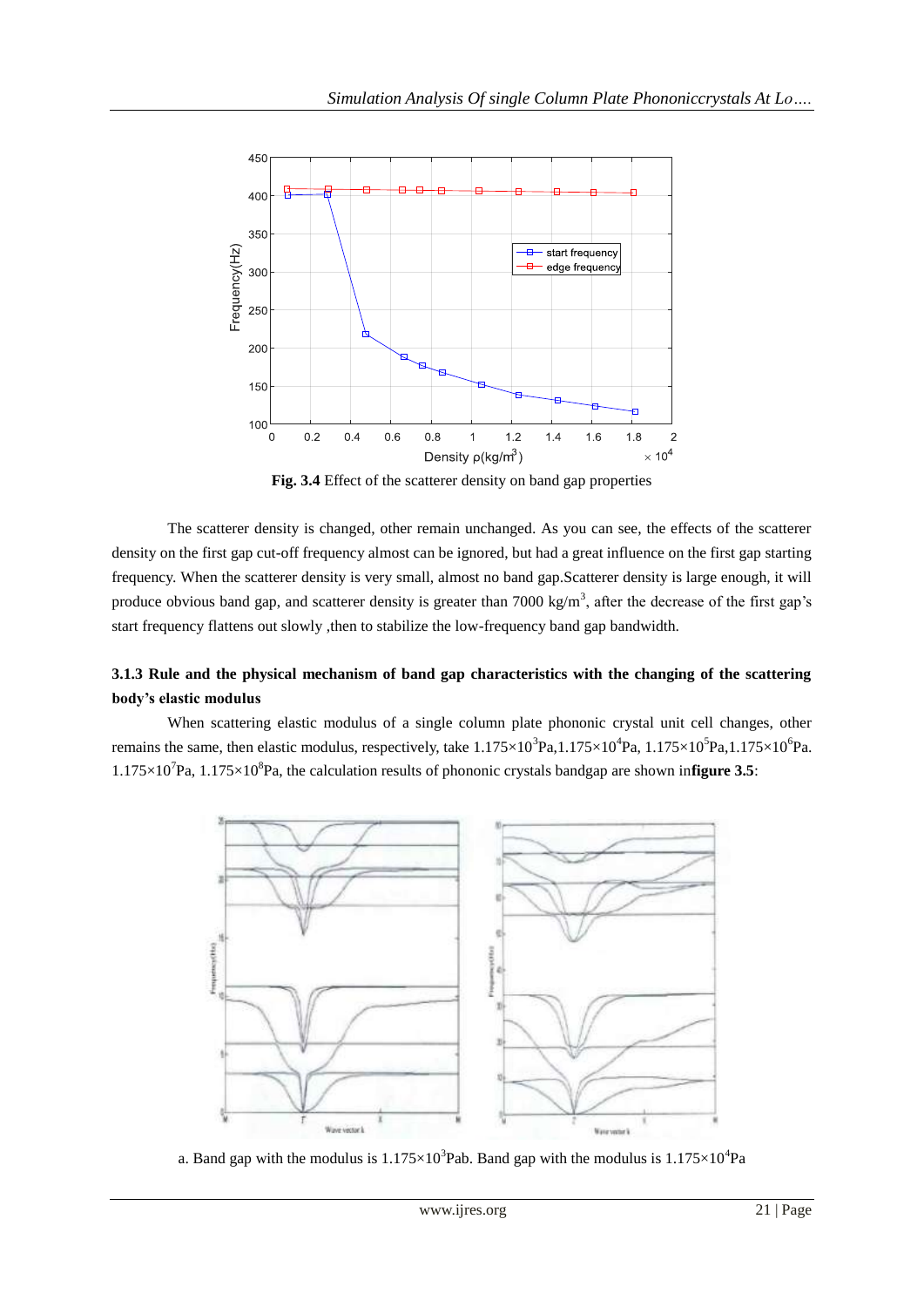

c. Band gap with the modulus is  $1.175 \times 10^5$ Pad. Band gap with the modulus is  $1.175 \times 10^6$ Pa



e. Band gap with the modulus is  $1.175 \times 10^7$  Paf. Band gap with the modulus is  $1.175 \times 10^8$  Pa **Fig. 3.5** Band gaps of phononic crystals with different elastic modulus of the scatterer

The elastic modulus of the scatterer is changed, and other remains the same, then the first gap starting frequency and cut-off frequency increases gradually with the increase of elastic modulus. When the elastic modulus of scatterer is greater than the elastic modulus of rubber matrix after  $1.175 \times 10^5$ Pa, apparently, speeding up bigger rate of cutoff frequency, generating low-frequency band gap and bandwidth become bigger obviously larger. When the elastic modulus of scattering is greater than  $1.175 \times 10^7$  Pa, band gap tends to be stable, as shown in**figure 3.6**.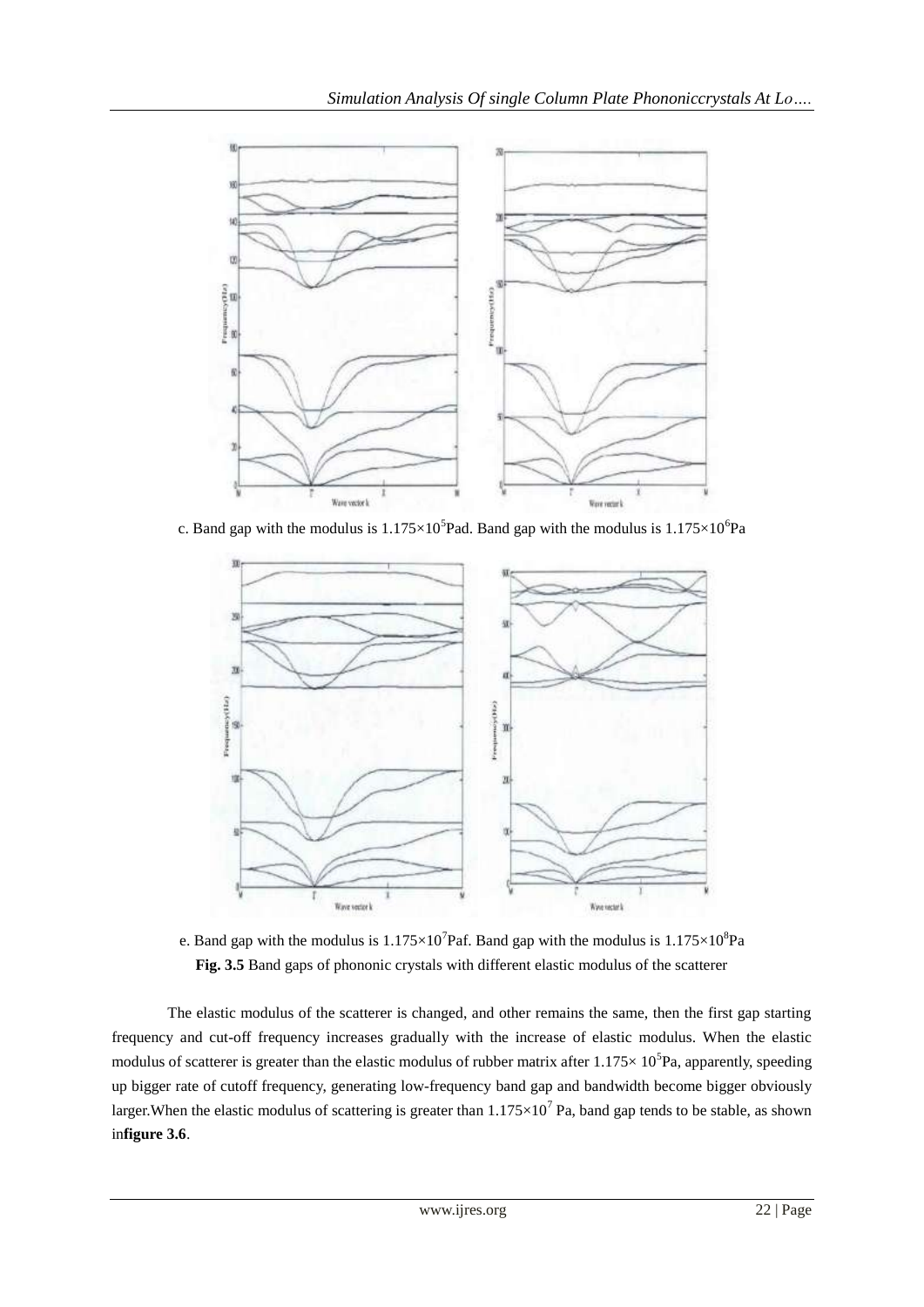

**Fig. 3.6** Effect of the elastic modules of the scatterer on band gap properties

#### **3.1.4 Rule of band gap characteristics with the changing of scattererpoisson ratio**

When scattering material poisson's ratio of single column plate phononic crystal unit cell changes, the other parameters remain the same, material poisson's ratio of the unit cell scattering, respectively, take different values, calculated the change rule of phononic crystals band gap properties in the first part of the gap as shown in**figure 3.7**.



**Fig. 3.7** Effect of the poisson ratio of the scatterer on band gap properties

It can be seen that change poisson's ratio of unit cell scattering material and other remains the same, the initial frequency of the first gap and cut-off frequency have little change, the influence between poisson's ratio and band gap characteristic of single column plate phononic crystals can be neglected.

#### **3.2 The rule and the physical mechanism of band gap characteristics with the change of scatterer shape.**

In addition to the documents[20] referred to the geometrical size (cylinder scatterer radius and height) in the cylinder scatterer and the calculation of the scattering body material properties (density, modulus of elasticity) in this paper can affect the single column plate phononic crystals band gap properties, Scatterer geometry may also have important influence on phononic crystals band gap properties. To this end, change the scattering body geometry from the cylinder to rectangle, as shown in**figure 3.8.** The height of the rectangular scatterer remains 10 mm, change the rectangular bottom (square) side, calculate and obtain the rule of the rectangular scattererphononic crystal's band gap characteristics as shown in **figure 3.9**, then compare with cylinder scattererphnoonic crystal's band gap characteristics such as shown in **figure 3.10**.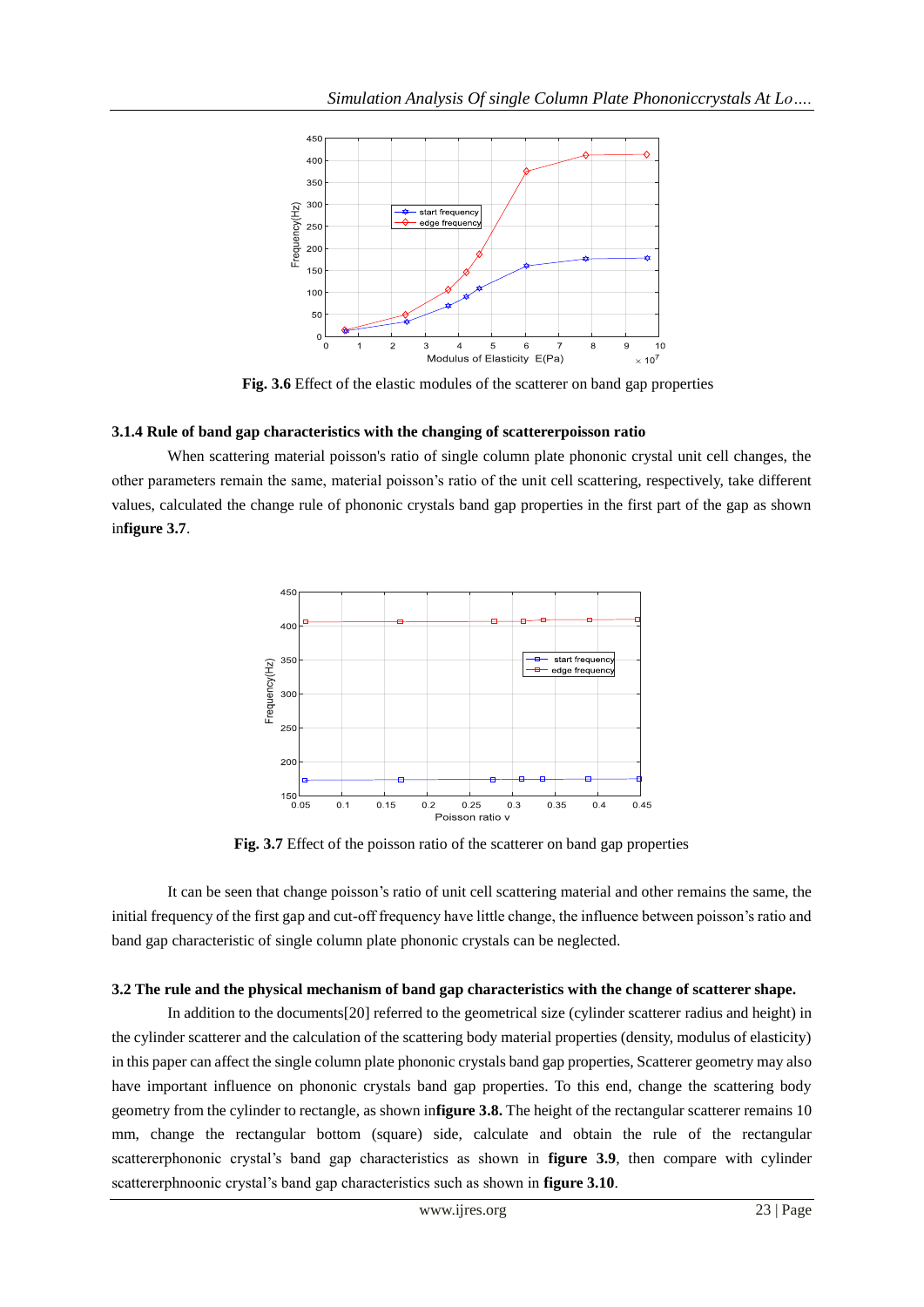

**Fig. 3.8** Finite element model of the cell of the cubic phononic crystal







**Fig. 3.10** Comparison of band gaps of phononic crystals with cylindrical and cubic scatterers

By changing the scatterer shapes from a cylinder to a rectangle, we can study the characteristics of phononic crystal's band gap with bottom (square) variable length. Scatterer bottom side has influence not on the first gap starting frequency but for the first gap cut-off frequency. The change trend and cylinder scatterer's cylindrical radius on the influence of the first gap are consistent. By contrast, when two phase scatterer have the same height and volume, the first gap starting frequency of rectangular scatterer and cylinder scatterer are almost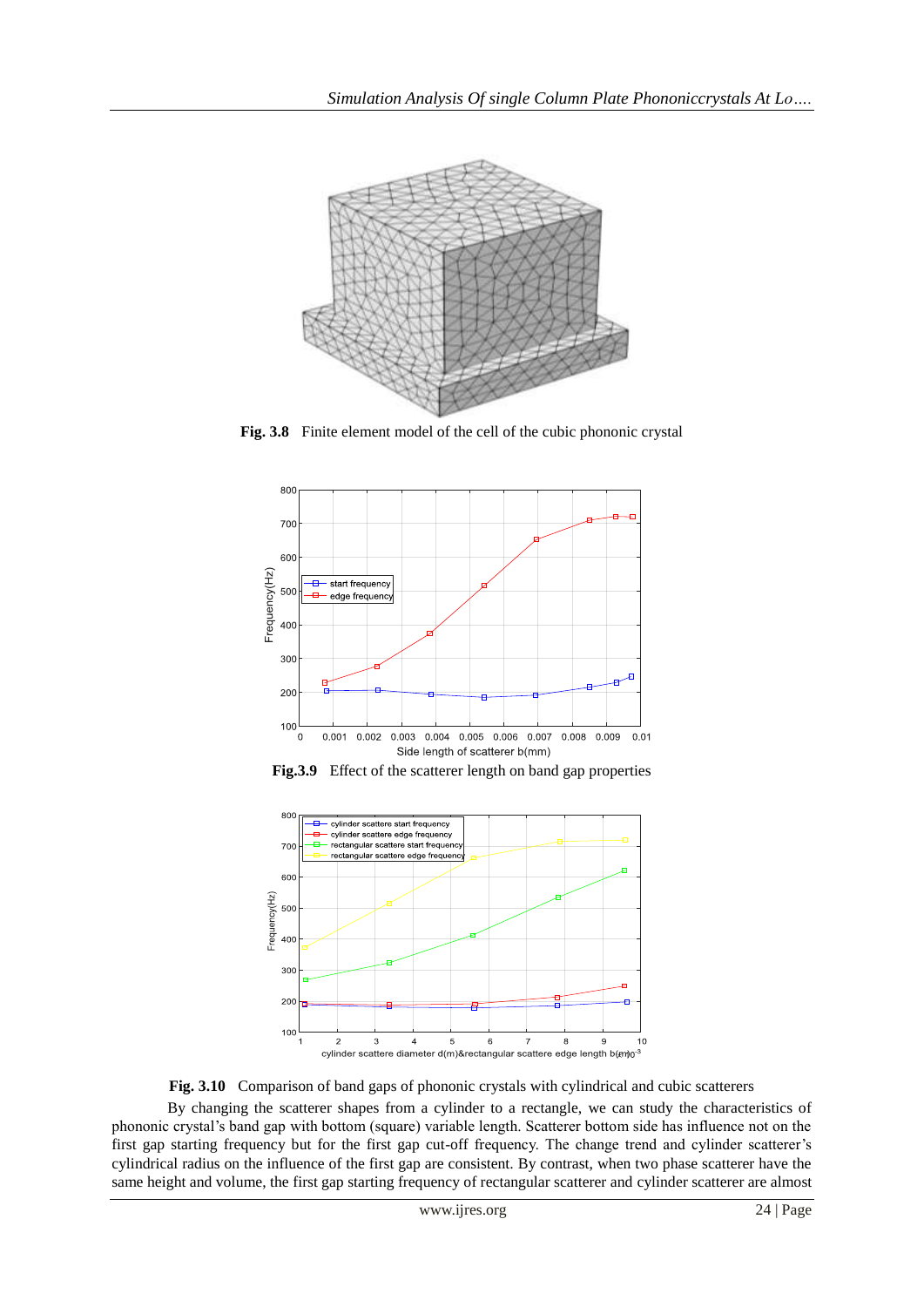same. But the first area gap cutoff frequency of the rectangular scattererphononic crystal is bigger than the cylindrical scattererphononic crystal. Rectangular scattererphononic crystals have better low -frequency band gap characteristics than cylinder scattererphnoonic crystal.

#### **3.3 A acoustic application of single column plate structure Phononic crystal.**

Comprehensive the above research conclusion, Choose the optimal combination of materials in the actual common materials. Use appropriate phononic crystal unit cell structure, get the low-frequency band gap properties of the optimal phononic crystal plate structure that used in acoustic noise reduction.。The sound energy density of Chinese is generally focused on 200 Hz to 700 Hz, actual commonly used materials such as shown in **table 3.3**

| Material name  | Density $\rho$ (kg/m <sup>3</sup> ) | GpaE(Pa) | Poisson ratiov |
|----------------|-------------------------------------|----------|----------------|
| tungsten       | 19100                               | 35.41e10 | 0.35           |
| lead           | 11600                               | 4.08e10  | 0.37           |
| copper         | 8960                                | 12.71e10 | 0.35           |
| steel          | 7850                                | 2.0e11   | 0.33           |
| Aluminum oxide | 3986                                | 40.27e10 | 0.23           |
| Aluminum       | 2730                                | 7.76e10  | 0.35           |
| rubber         | 1300                                | 1.175e5  | 0.47           |
| <b>EPOXY</b>   | 1180                                | 4.35e9   | 0.37           |

**Tab.3.3** Parameter of commonly used materials

In order to get low frequency elastic wave band gaps, substrate material choose rubber, choose different crane, copper, steel, lead, as the scatter material;On the premise of scattering body size is bigger,Phononic crystal unit cell using rectangular scatter unit cell structure with a better low frequency band gap characteristics.(As shown in figure 3.8), The scattering body bottom off for b=9 mm length, other geometric parameters unchanged. The calculation of the phonon crystal band gap characteristics as shown in figure 3.11:



**A**. Band gap of the tungsten scatterer **B.** Band gap of the copper scatterer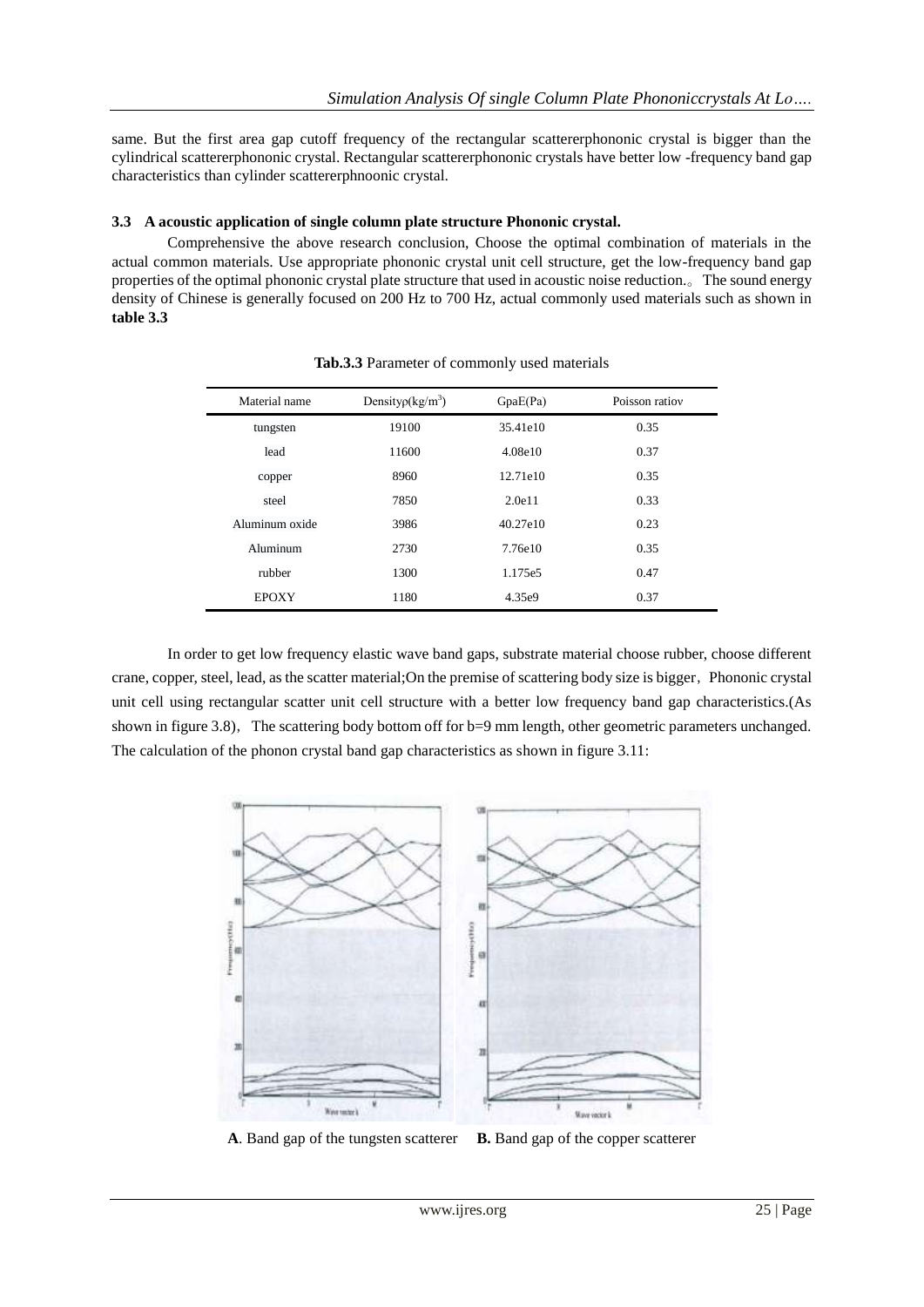

**C.** Band gap of the steel scatterer D. Band gap of the aluminum scatterer

**Fig. 3.11** Band gap of the scatterer material is tungsten, copper, steel or aluminum

Four kinds of combinations of materials, calculated phononic crystals band gap properties for such as shown in table 3.4:

| $\frac{1}{2}$ and $\frac{1}{2}$ are $\frac{1}{2}$ and $\frac{1}{2}$ and $\frac{1}{2}$ are proposition of protonts of $\frac{1}{2}$ and $\frac{1}{2}$ |                    |               |                   |                           |  |
|------------------------------------------------------------------------------------------------------------------------------------------------------|--------------------|---------------|-------------------|---------------------------|--|
| Scattermaterial                                                                                                                                      | The first gapstart | The first gap | Thefirstgapcentre | Bandwidt                  |  |
|                                                                                                                                                      | Frequency(Hz)      | end           | Frequency(Hz)     | $\boldsymbol{\mathsf{h}}$ |  |
|                                                                                                                                                      |                    | Frequency(Hz) |                   | (Hz)                      |  |
| tungsten                                                                                                                                             | 136.3              | 695.5         | 415.9             | 559.2                     |  |
| copper                                                                                                                                               | 196.7              | 708.8         | 452.3             | 512.1                     |  |
| steel                                                                                                                                                | 209.6              | 712.3         | 461               | 502.7                     |  |
| Aluminum                                                                                                                                             | 339.1              | 745.8         | 542.5             | 4.6.7                     |  |

**Tab. 3.4** Compare of band gap properties of photonic crystals

By comparison, Aluminum scatterer phonon crystal unit cell band gap characteristics of materials are significantly than the other three kinds of materials; when tungsten, copper, steel as scatterer material respectively, Can conform to the sound energy density of Chinese is focused on the fall of 200 Hz to 700 Hz; but, the density of copper and steel is far less than tungsten. So, Appropriate chooses substrate materials for rubber, the scattering body material for steel rectangular scatterer single column board phononic crystals as noise sound best.

Examine the vibration transmission characteristics of8×8Single column plate phononic crystal unit cell finite periodic structure, further validated the effectiveness of the single column harden Phononic crystal design and the band gap calculation. Geometric model as shown in figure 3.12.Using COMSOL software for frequency response analysis, from one end of the cycle board input amplitude value for the unit displacement spectrum,*X*axis is the direction for the direction of displacement spectrum, frequency range is 100 Hz to 1500Hz, inspection average of the output displacement response at the other end of cycle board structure, the results as shown in figure 3.13



**Fig. 3.12**8× 8 periodic phononic crystal plate structure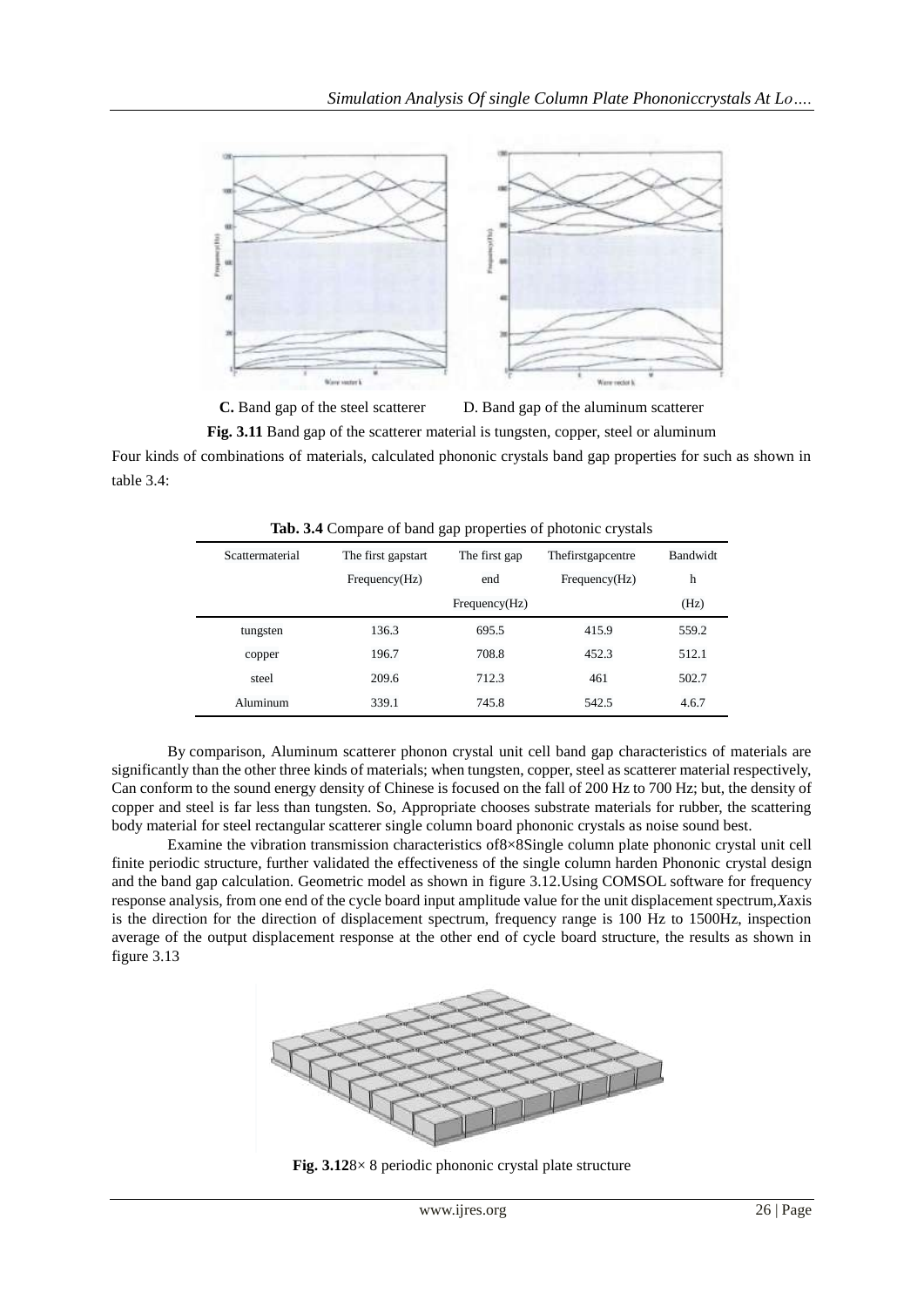

**Fig. 3.13** Transmission characteristics of  $8 \times 8$  periodic plate structure

As shown in the figure , board structure damping effect is obvious in the band gaps frequency range phononic crystal cycle , and the frequency response analysis Vibration frequency range and the band gap characteristics to calculate the band gap range almost coincide, further validated the effectiveness of the single column harden Phononic crystal design and the band gap calculation in this paper.

### Ⅳ**.CONCLUSION**

In this paper, the effects of density, elastic modulus, poisson's ratio and the shape of scatterer are studied on the low-frequency band gap characteristics of single column plate phononic crystals. The effects of material constant and scattering body shape are analyzed in the band-gap characteristic. The following conclusions are drawn:

**(1)**Among the material parameters of single column plate phononic crystal, the scatterer density and elastic modulus is large enough, excellent low-frequency band gap will be produced, both of them have a great influence on the phononic crystals band gap characteristic; But the scattererpoisson's ratio almost have no effect on crystal band gap characteristics.

**(2)**Through changing the phonon crystal scatterer shape into cuboid,with the equal height and volume of the scatterer, rectangular scattererphononic crystal unit cell has better low-frequency band gap characteristics than cylindrical scatterer phonon crystal unit cell.

**(3)** Through calculation analysis,we found that steel as the scatterer and rubber as matrix of phononic crystal, which structure with rectangular scatterer single column plate,can be well applied to the actual acoustic low-frequency sound insulation. It indicates that phononic crystal with a reasonable combination of materials and unit cell configuration can play an important role in engineering practice.

#### **ACKNOWLEDGMENTS**

This work was supported by Shanghai University of Engineering Science Innovation Fund for Graduate Students (No.16KY0607). The authors are all indebted to the generous support.

#### **REFERENCES**

- [1]. Sigalas M M, EconomouE N. Elastic and Acoustic Wave Band Structure [J].J. Sound Vib.,1992,158 (2) :377 382.
- [2]. Kushwaha M S, Halevi P, Dobrzynski L, et al. Acoustic Band Structure of Periodic Elastic Composites [J].Phy. Rev. Lxtt., 1933,71(13) :2022-2025.
- [3]. Qiu X Y. Research Review on the Band Cap of One-dimensional Phononic Crystals [J].Journal of Honghe Urriversity,2011,9 (2) :5-8.
- [4]. Liu Z Y, Zhang X X. Locally Resonant Sonic Materials [J].Science, 2000, 289:1734-1736.